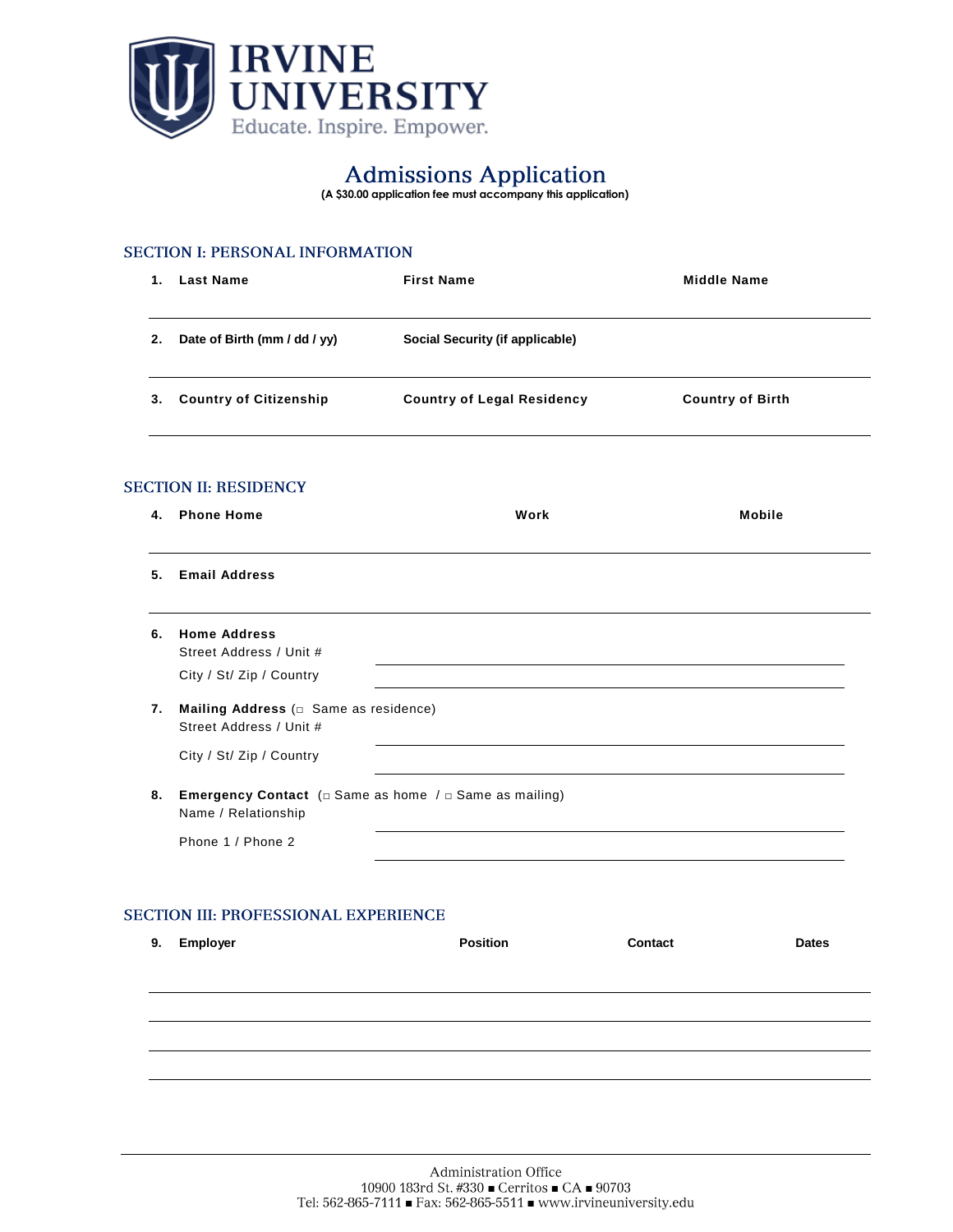#### **SECTION IV: EDUCATION**

S

S

|     | 10. College/University                  |                                                                                                               | Degree / Cert. / Units                              |          | <b>Area of Study</b> | <b>Year Received</b>               |
|-----|-----------------------------------------|---------------------------------------------------------------------------------------------------------------|-----------------------------------------------------|----------|----------------------|------------------------------------|
|     |                                         |                                                                                                               |                                                     |          |                      |                                    |
|     |                                         |                                                                                                               |                                                     |          |                      |                                    |
|     | <b>ECTION V: ACADEMIC PLAN</b>          |                                                                                                               |                                                     |          |                      |                                    |
|     | 11. To which program are you applying?  |                                                                                                               |                                                     |          |                      |                                    |
|     | <b>College of Law</b>                   |                                                                                                               | <b>College of Business and Education</b>            |          |                      |                                    |
|     | $\Box$ Juris Doctor                     |                                                                                                               | $\Box$ Bachelor of Business Administration (Hybrid) |          |                      | □ Master of Arts in TESOL (Hybrid) |
|     |                                         | □ Bachelor of Business Administration (Global)                                                                |                                                     |          |                      | □ Master of Arts in TESOL (Global) |
|     |                                         | $\Box$ Master of Business Administration (Hybrid)                                                             |                                                     |          |                      | □ TESOL Certificate (Hybrid)       |
|     |                                         |                                                                                                               | □ Master of Business Administration (Global)        |          |                      | □ TESOL Certificate (Global)       |
|     | 12. I am applying for:                  | $\Box$ Fall                                                                                                   | $\Box$ Spring                                       | □ Summer | 20                   |                                    |
| 13. | I am applying as a:                     | □ Reg-Degree                                                                                                  | □ Reg-Non-Degree                                    |          | □ Transfer           | $\Box$ Special                     |
|     |                                         |                                                                                                               |                                                     |          |                      |                                    |
|     | ECTION VI: JURIS DOCTOR APPLICANTS ONLY |                                                                                                               |                                                     |          |                      |                                    |
|     | Date                                    | 14. Have you taken or applied to take the Law School Admission Test (LSAT)? □ Yes □ No If yes, list:<br>Score |                                                     | Date     |                      | Score                              |
|     |                                         |                                                                                                               |                                                     |          |                      |                                    |

- **15.** Required Notice pursuant to Committee of Bar Examiners Unaccredited Law School Rules and Guidelines adopted and effective January 1, 2008"
	- "The method of instruction at this law school for the Juris Doctor (JD) degree program is principally in physical classroom facilities".

"Students enrolled in the JD degree program at this law school who successfully complete the first year of law study must pass the First Year Law Students' Examination required by Business and Professions Code Section 6060(h) and Rule VIII of the Rules Regulating Admission to Practice Law in California as part of the requirements to qualify to take the California Bar Examination. A student who passes the First Year Law Students' Examination within three (3) administrations of the examination after first becoming eligible to take it will receive credit for all legal studies completed to the time the examination is passed. A student who does not pass the examination within three (3) administrations of the examination after first becoming eligible to take it must be promptly disqualified from the law school's JD degree program. If the dismissed student subsequently passes the examination, the student is eligible for re-enrollment in this law school's JD degree, but will receive credit for only one year of legal study"

"Study at, or graduation from, this law school may not qualify a student to take the bar examination or to satisfy the requirements for admission to practice in jurisdictions other than California. A student intending to seek admission to practice law in a jurisdiction other than California should contact the admitting authority in that jurisdiction for information regarding the educational requirements in that jurisdiction for admission to the practice of law"

**16.** Have you attended Law School? □ Yes □ No ( If Yes, provide details below)

**<sup>17.</sup>** Is there any reason that may disqualify you from admission to practice law? (i.e. an arrest or conviction)? □ Yes □ No If yes, explain in detail on a separate piece of paper.

**<sup>18.</sup>** Have you ever been subject to disciplinary action for scholastic reasons or are any such actions pending in any colleges, university ties, or professional schools you have attended? □ Yes □ No If yes, explain in detail on a separate piece of paper.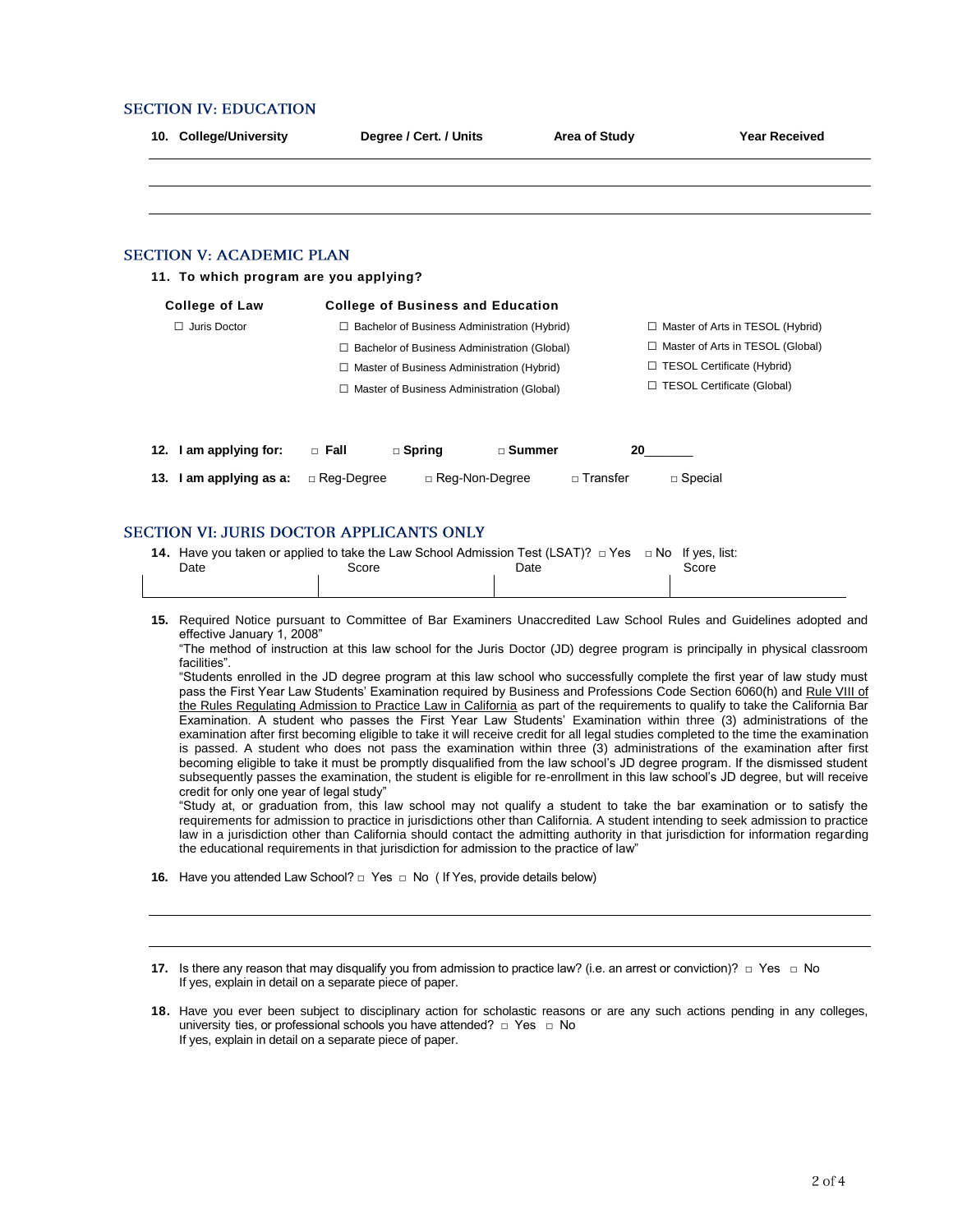#### SECTION VII: PERSONAL STATEMENT (Required for all degree program applicants)

Your personal statement should elaborate on why you wish to study at Irvine University. Include your personal qualifications for your chosen profession and your personal circumstances, including any lifestyle changes you anticipate to having to make while pursuing your degree. Include on separate sheet(s) of paper.

### **SECTION VIII: CERTIFICATION**

I hereby affirm that the information provided by me in this application is true and correct, and that there are no omissions or misstatements in my application. I consent to Irvine University (the "University") taking one or more of the following actions upon discovery, at any time, of any such omission or misstatement of mine in this application: (1) Voiding of my admission & registration to the University; (2) Voiding of credit(s) for course work completed at the University; and (3) Distribution of information relating to such omissions and/or misstatements to other academic institutions, governmental agencies, and other third parties.

I understand that, if admitted to Irvine University, I must abide by the rules and regulations of the University. If applying to the College of Law, I acknowledge that compliance with the California Rules of Court and the Rules Regulating Admission to Practice Law in California is my own and sole responsibility.

It is my responsibility that if I desire to practice in jurisdictions other than California to consult the rules and regulations governing admission to practice in those jurisdictions.

I have received and read a copy of the Irvine University Catalog, bulletin listing, schedules of fees, and course description.

**Name (Printed) Date Date Date Date Date Date Date Date Date Date**